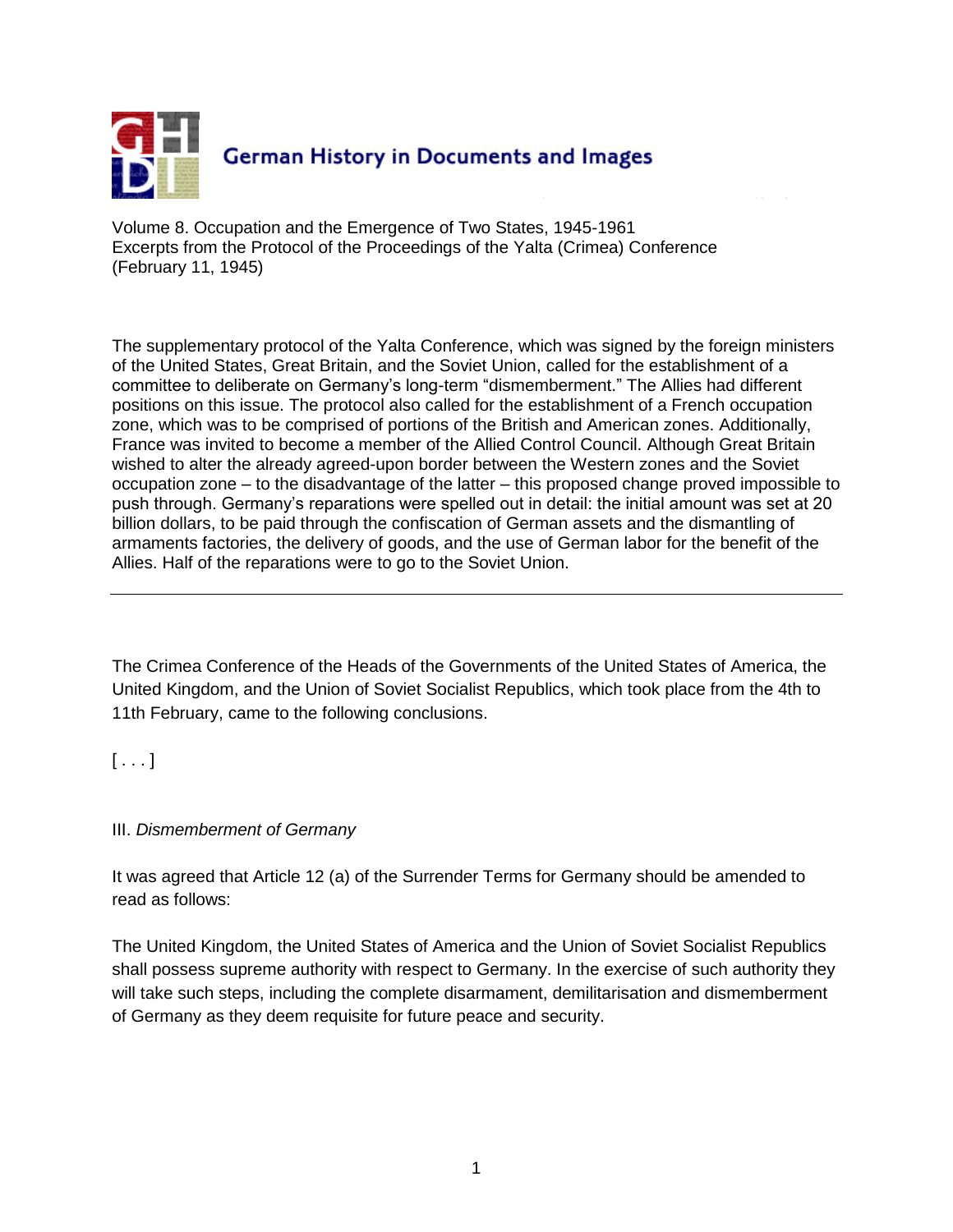The study of the procedure for the dismemberment of Germany was referred to a Committee, consisting of Mr. Eden (Chairman), Mr. Winant and Mr. Gousev. This body would consider the desirability of associating with it a French representative.

## IV. *Zone of Occupation for the French and Control Council for Germany*

It was agreed that a zone in Germany, to be occupied by the French Forces, should be allocated to France. This zone would be formed out of the British and American zones and its extent would be settled by the British and Americans in consultation with the French Provisional Government.

It was also agreed that the French Provisional Government should be invited to become a member of the Allied Control Council for Germany.

# V. *Reparation*

The following Protocol has been approved:

## **PROTOCOL**

*Conversations between the Heads of the Three Governments at the Crimea Conference on the Question of Reparation in Kind from Germany*

The Heads of the three Governments have agreed as follows:—

1. Germany must pay in kind for the losses caused by her to the Allied nations in the course of the war. Reparations are to be received in the first instance by those countries which have borne the main burden of the war, have suffered the heaviest losses and have organised victory over the enemy.

2. Reparation in kind is to be exacted from Germany in three following forms:

(*a*) Removals within two years from the surrender of Germany or the cessation of organised resistance from the national wealth of Germany located on the territory of Germany herself as well as outside her territory (equipment, machine-tools, ships, rolling-stock, German investments abroad, shares of industrial, transport and other enterprises in Germany &c.), these removals to be carried out chiefly for purpose of destroying the war potential of Germany. (*b*) Annual deliveries of goods from current production for a period to be fixed. (*c*) Use of German labour.